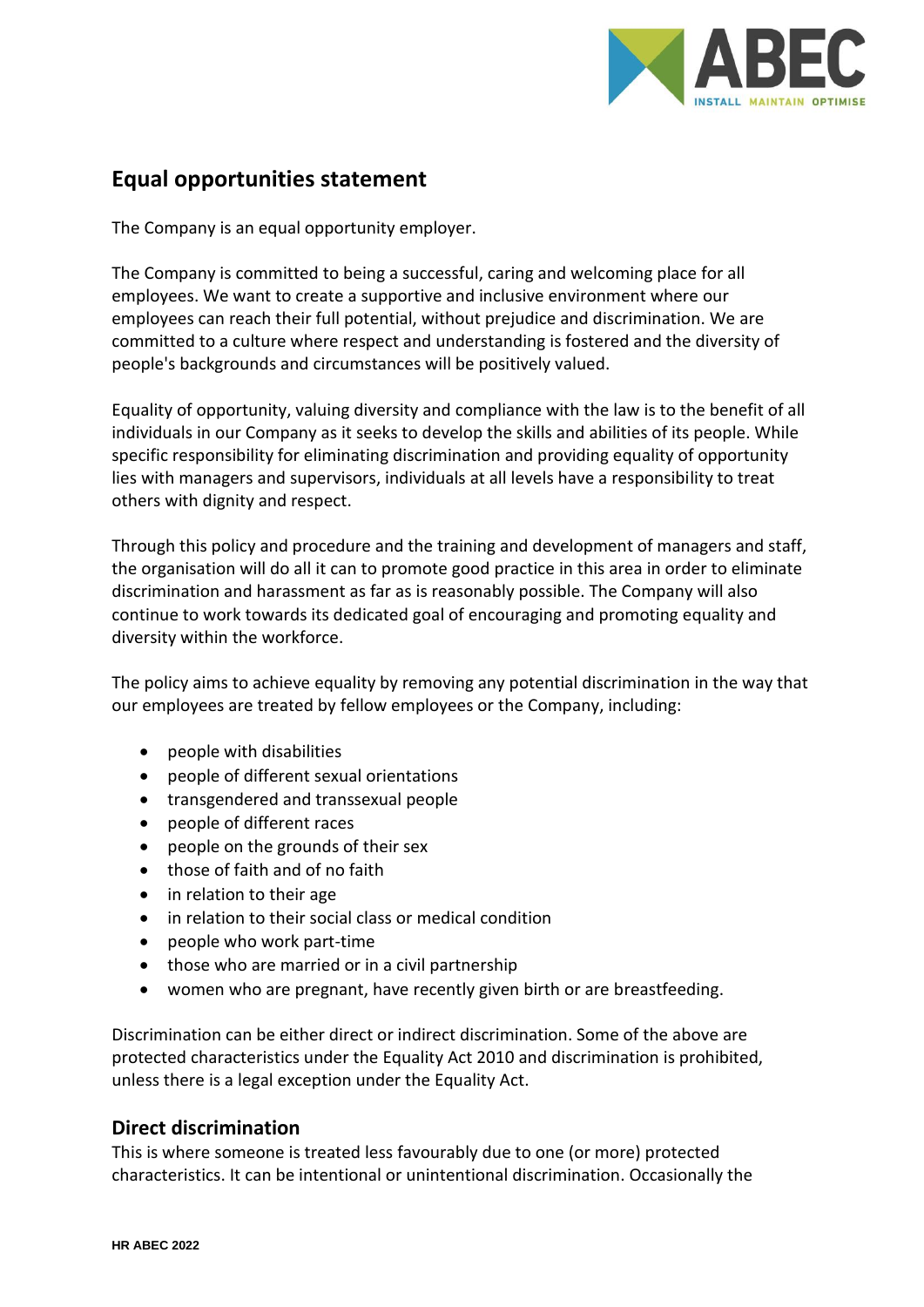

discrimination may occur due to a protected characteristic of another person, so the discrimination may be because of association. An example is an advert for a job that requires 'men only' or 'under 30s only'.

## **Indirect discrimination**

This is where someone is disadvantaged by an apparently neutral provision, criterion or practice (PCP) that is applied 'across the board' or 'equally across a particular group'. The PCP may have the consequence (usually unintended) of causing a disadvantage, which then actually affects somebody. For example, a PCP relating to clothing or headwear could be applied 'equally', but may cause someone with a protected characteristic to be disadvantaged. The PCP could be justified if it is a proportionate means of achieving a legitimate aim.

## **Victimisation**

This is not the same as the common meaning of victimisation, but is specifically regarding treating someone less favourably because they have complained about or given information about discrimination or harassment, either regarding themselves or someone else.

## **Harassment**

This is part of the Equality Act but is covered in more detail in the Harassment policy.

The Equality Act 2010 applies to how employees treat fellow employees, visitors, suppliers and former employees. The Act also applies to customers/clients.

The Company is committed to equality of opportunity and to providing a service and following practices which are free from unfair and unlawful discrimination.

The aim of this policy is to ensure that no applicant or member of staff receives less favourable treatment on the grounds of age, disability, gender reassignment, marriage and civil partnership, pregnancy or maternity, race, religion or belief, sex or sexual orientation, or is disadvantaged by conditions or requirements which cannot be shown to be relevant to performance. It seeks also to ensure that no person is victimised or subjected to any form of bullying or harassment.

The personal commitment of every employee to this policy and application of its principles are essential to eliminate discrimination and provide equality throughout the Company.

Training, development and progression opportunities are available to all staff.

The HR Manager has particular responsibility for implementing and monitoring the equality and diversity policies and, as part of this process, all personnel policies and procedures are administered with the objective of promoting equality of opportunity and eliminating unfair or unlawful discrimination.